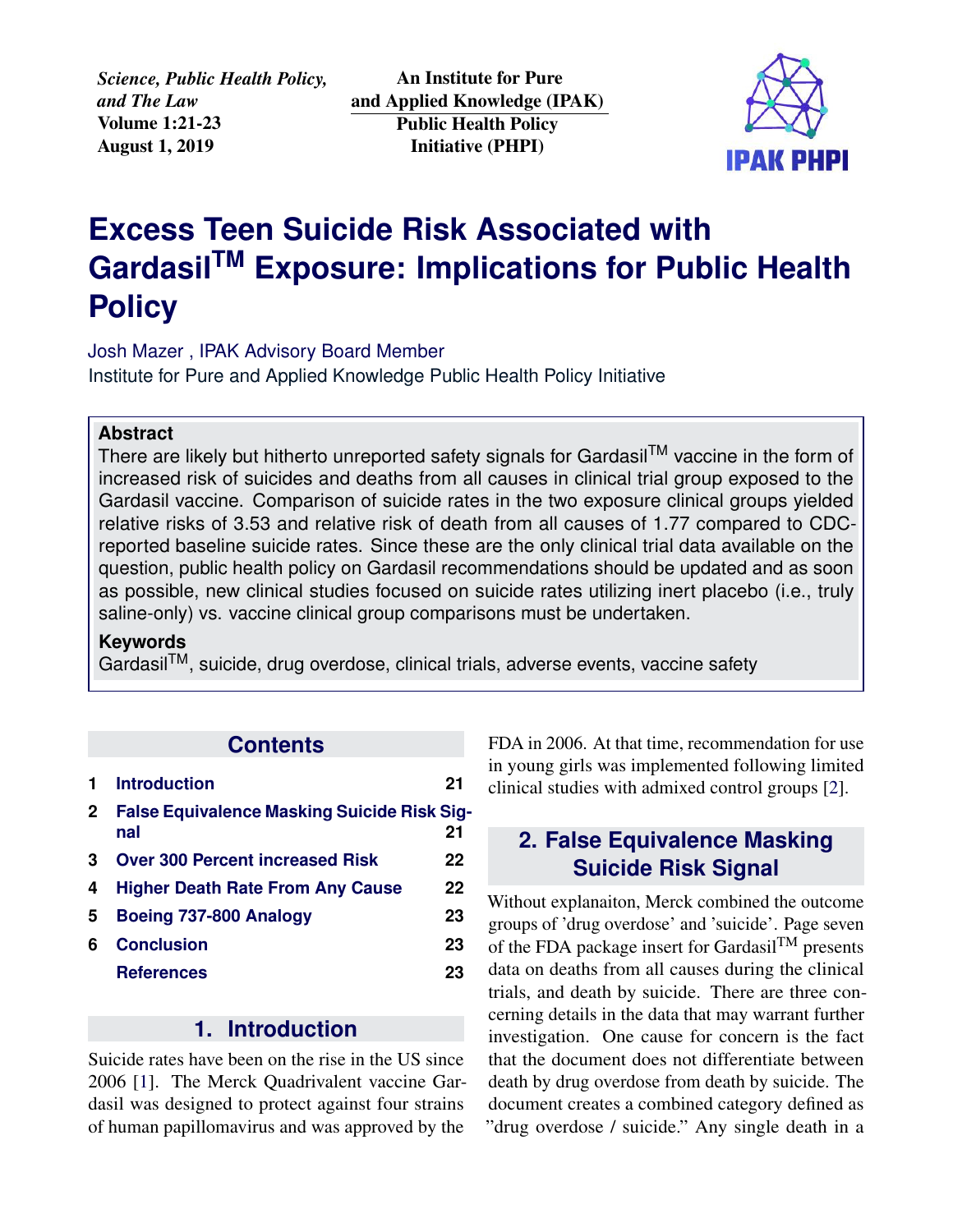clinical trial is carefully documented and reviewed. The fact that Merck chose to merge these two categories of deaths together is irregular and outside the realm of normal protocol for Stage III clinical trials. A second cause for concern is the high relative risk for "drug overdose / suicide" in the clinical trial described. The Gardasil<sup>TM</sup> package insert states "drug overdose / suicide: (2 individuals who received GARDASIL and 6 individuals who received AAHS [amorphous aluminum hydroxyphosphate sulfate] control." Given that all participants in the trial were exposed to the vaccine, to AAHS, or both, it is important to note the risk of drug overdose/suicide should be assessed for all of the trial groups, and measured against a similar group *not* in the clinical trial. In the clinical trial, 15,706 participants received the Gardasil shot as it was then formulated, containing amorphous aluminum hydroxyphosphate sulfate as an adjuvant (as Gardasil-9 (Nonavalent) vaccine still contains today); 13,023 of the trial group received injections of AAHS. There was no inert placebo control group for this trial. Thus, the clinical trial group to be assessed is that of 28,729 trial participants all exposed to vaccine relevant doses of AAHS, compared to a similar cohort not exposed to AAHS. The outcomes to be assessed are death by "drug overdose / suicide" and death by all causes.

## <span id="page-1-0"></span>**3. Over 300 Percent increased Risk**

The eight "drug overdoses / suicides" in the 28,729 combined clinical trial participants equates to 27.2 per 100,000 study participants committing suicide. In same-age groups of females in the general population during that same time period, there were only 7.7 per 100,000 suicides, per official CDC death statistics. [\[2\]](#page-2-3). The apparent relative risk from suicide in the AAHS exposed groups is 3.53 or 353% of the expected number compared to non AAHS exposed general population. Study participants are carefully screened for psychological and physical issues before they are permitted to enroll in a research study, and they are carefully monitored during the study period. The rate of suicides in the study

groups is a concerning result that should warrant further independent investigation. Further, the CDC suicide statistics are assessed over a full twelvemonth period; the FDA package insert Gardasil clinical trial group was followed for seven months. If one extrapolates the numbers of "drug overdoses / suicides" over a full twelve-month period at the same rate as occurred over the seven-month clinical trial period, the twelve-month number would be 13.7 "drug overdoses / suicides." This equates to 47.7 / 100,000 "drug overdoses / suicides" over 12 months, or a relative risk of 6.19 compared to age, sex, time period adjusted cohort not exposed to AAHS. A third cause for concern highlighted by the FDA package insert concerns overall death rate in the clinical trial group. The overall death rate of participants in the clinical trial is also significantly higher than the death rate for same-age females in the general population, as recorded in CDC mortality tables for the same time period.

## <span id="page-1-1"></span>**4. Higher Death Rate From Any Cause**

The FDA Gardasil Package Insert discloses that "(a)cross the clinical studies, 40 deaths (GARDASIL  $N = 21$  or 0.1 were reported in 28,729 (GARDASIL  $N = 15,706$ ; AAHS control  $N = 13,023$ )." Accordingly, 140 per 100,000 enrollees in the study died from any cause. CDC death statistics for the same time period adjusted for age and sex are 79 deaths per 100,000. The apparent relative risk for death from all causes is 1.77 or 177% higher than expected in similar non AAHS exposed populations. Since the initial study only involved females, the baseline suicide rate in the general US population is actually lower. The 70% is the crude CDC number for both sexes (79/100,000 expected) compared to the 140/ 100,000 in the study group. Therefore, the 1.77 relative risk number is conservative. [\[3\]](#page-2-4) The statement in the package insert page 7 paragraph 4 reads "The events reported were consistent with events expected in healthy adolescent and adult populations" is contradicted given the rates implied by CDC mortality tables for this same time period. Further, the CDC death statistics are assessed over